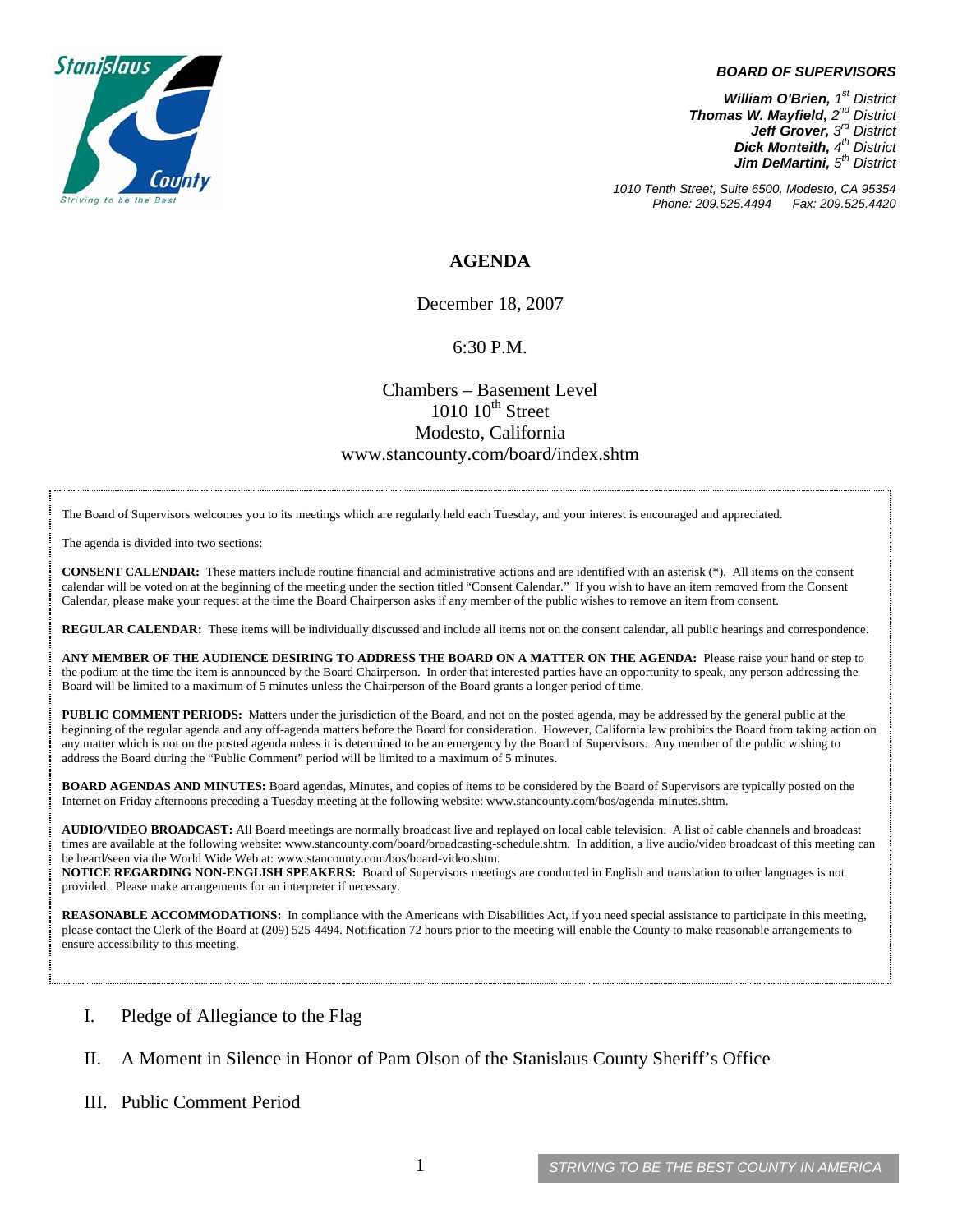## IV. Consent Calendar

# V. Agenda Items

- A. Miscellaneous
- \* 1. Approval of the Minutes for December 11, 2007 ([View Item](http://www.stancounty.com/bos/minutes/2007/min12-11-07.pdf))
- \* 2. Approval to Adopt and Waive the Second Reading of Ordinance C.S. 1021 Creating a Local Vendor Preference for Purchase of Services, Supplies, Materials and Equipment ([View Item](http://www.stancounty.com/bos/agenda/2007/20071218/A02.pdf))
- \* 3. Approval of Appointments of:
	- a. Tim Kerr to the Emergency Medical Services Committee ([View Item](http://www.stancounty.com/bos/agenda/2007/20071218/A03a.pdf))
	- b. Karen Nancy Poppen to the Keyes Municipal Advisory Council ([View Item](http://www.stancounty.com/bos/agenda/2007/20071218/A03b.pdf))
	- c. Alfred J. Scheuber to the Storm Drain District #8 Board of Directors ([View Item](http://www.stancounty.com/bos/agenda/2007/20071218/A03c.pdf))
	- d. Harald M. Junker to the Stanislaus County Child Abuse Prevention Council ([View Item](http://www.stancounty.com/bos/agenda/2007/20071218/A03d.pdf))
	- e. Valerie Mitchell to the In-Home Supportive Services Advisory Committee ([View Item](http://www.stancounty.com/bos/agenda/2007/20071218/A03e.pdf))
	- f. Jack Stott to the Stanislaus County Housing Authority ([View Item](http://www.stancounty.com/bos/agenda/2007/20071218/A03f.pdf))
- \* 4. Approval of Reappointments of:
	- a. Nancy Smith, David Cerutti, Frankie Houck Bonifacio, Patricia Hitch and Marlene Wilson to the Stanislaus County Animal Advisory Board ([View Item](http://www.stancounty.com/bos/agenda/2007/20071218/A04a.pdf))
	- b. Vickie E. Thayer and Donna Sesock-Miller to the Advisory Board on Substance Abuse Programs ([View Item](http://www.stancounty.com/bos/agenda/2007/20071218/A04b.pdf))
	- c. Newmon Fink to the Tuolumne River Regional Park Citizens Advisory Committee ([View Item](http://www.stancounty.com/bos/agenda/2007/20071218/A04c.pdf))
	- d. Allen Layman and Mike Navarro to the Stanislaus County Planning Commission ([View Item](http://www.stancounty.com/bos/agenda/2007/20071218/A04d.pdf))
	- e. Ismael Saldana to the Stanislaus County Parks and Recreation Commission ([View Item](http://www.stancounty.com/bos/agenda/2007/20071218/A04e.pdf))
	- f. Patrick Alves and Steve Amador to the Storm Drain District #8 Board of Directors ([View Item](http://www.stancounty.com/bos/agenda/2007/20071218/A04f.pdf))
	- g. Everett Souza, Jr. to the Turlock Mosquito Abatement District Board of Directors ([View Item](http://www.stancounty.com/bos/agenda/2007/20071218/A04g.pdf))
	- h. Walter Rae, Sr. and Bruce Thompson to the Patterson Cemetery District Board of Directors ([View Item](http://www.stancounty.com/bos/agenda/2007/20071218/A04h.pdf))
	- i. Vernon Seeley to the Assessment Appeal Board ([View Item](http://www.stancounty.com/bos/agenda/2007/20071218/A04i.pdf))
	- j. Paul Baxter, Karen P. Hall and Mary Ann Lee to the Emergency Medical Services Committee (View Item)
	- k. Bryan Nicholes and Timothy Ragsdale to the Fire Code Board of Appeals ([View Item](http://www.stancounty.com/bos/agenda/2007/20071218/A04k.pdf))
	- l. Wayne Pacheco to the Hazardous Waste Management Advisory Committee ([View Item](http://www.stancounty.com/bos/agenda/2007/20071218/A04l.pdf))
	- m. Joan Blackwell to the In-Home Supportive Services Advisory Committee ([View Item](http://www.stancounty.com/bos/agenda/2007/20071218/A04m.pdf))
	- n. Michael Krausnick, Jeffery R. Olson and Bruce Ramsey to the Law Library Board of Trustees ([View Item](http://www.stancounty.com/bos/agenda/2007/20071218/A04n.pdf))
	- o. John Sims to the Stanislaus County Children's Council ([View Item](http://www.stancounty.com/bos/agenda/2007/20071218/A04o.pdf))
	- p. Jeremiah Williams to the Stanislaus County Equal Rights Commission ([View Item](http://www.stancounty.com/bos/agenda/2007/20071218/A04p.pdf))
	- q. Juan Quijano to the Stanislaus County Local Task Force on Solid Waste Management ([View Item](http://www.stancounty.com/bos/agenda/2007/20071218/A04q.pdf))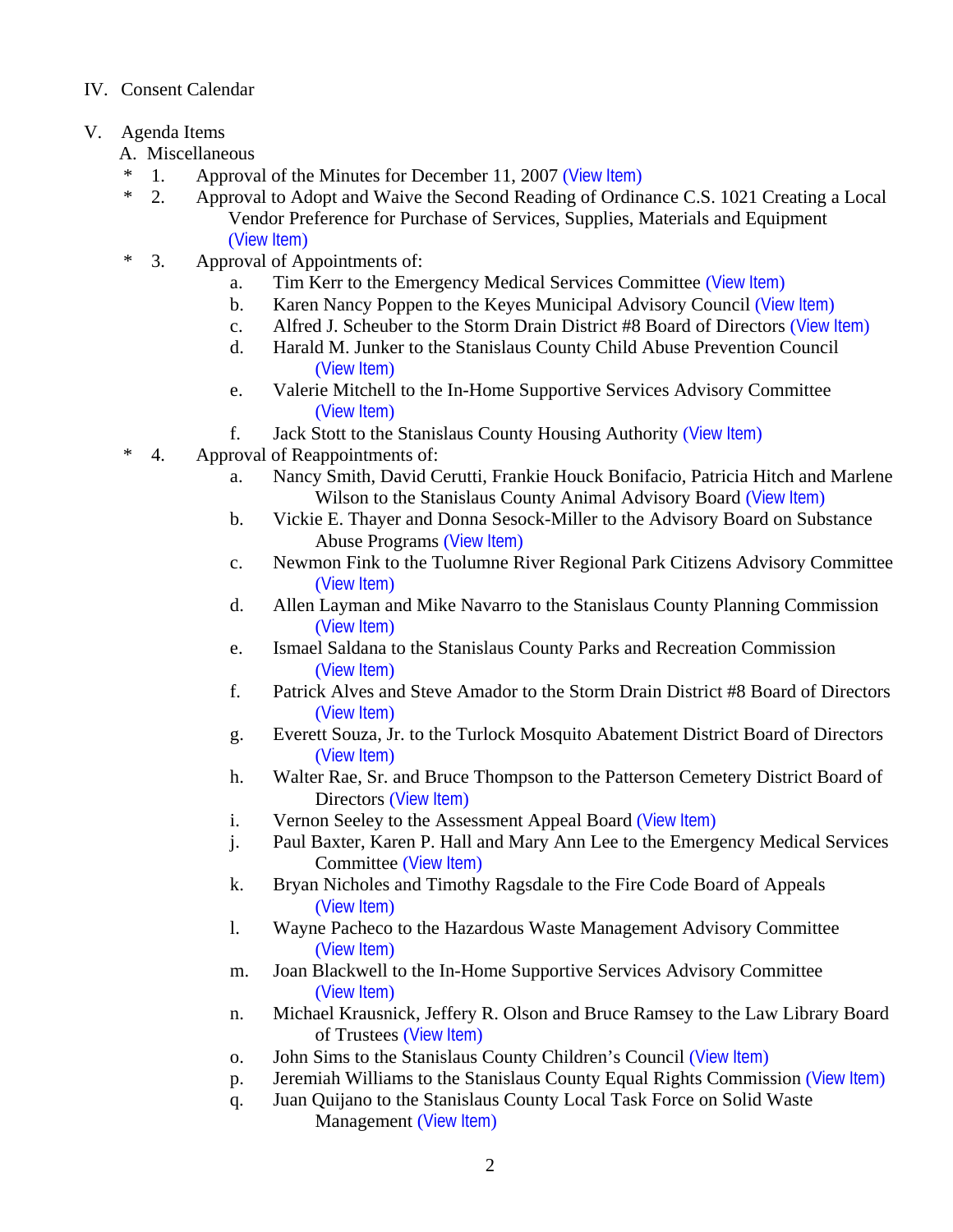- B. Chief Executive Office
- \* 1. Approval of New and Renewal Agreements and Amendments with Various Providers for the Provision of Mental Health, Alcohol and Drug, and Ancillary Services - Behavioral Health and Recovery Services ([View Item](http://www.stancounty.com/bos/agenda/2007/20071218/B01.pdf))
- \* 2. Approval to Issue Purchase Orders for the Acquisition of Two Computer Hard Disk Storage Systems, Consulting Services, Backup Systems and Software for the Clerk-Recorder Office ([View Item](http://www.stancounty.com/bos/agenda/2007/20071218/B02.pdf))
- \* 3. Approval to Modify the Effective Date for Scheduled Salary Increases for the Clerical/Community Aid I/II Classifications in Response to the Increase in the State of California Minimum Wage - Chief Executive Office ([View Item](http://www.stancounty.com/bos/agenda/2007/20071218/B03.pdf))
- \* 4. Approval of Fiscal Year 2007-2008 Pest Detection Contract with the California Department of Food and Agriculture – Agricultural Commissioner ([View Item](http://www.stancounty.com/bos/agenda/2007/20071218/B04.pdf))
- \* 5. Approval to Accept the Auditor-Controller's Report on Stanislaus County's Revolving Funds as of June 30, 2007 - Auditor-Controller ([View Item](http://www.stancounty.com/bos/agenda/2007/20071218/B05.pdf))
- \* 6. Approval of Authorization to Enter into an Agreement with the California State University, Fresno Foundation for a Food Processing By-Product Research Project – Department of Environmental Resources ([View Item](http://www.stancounty.com/bos/agenda/2007/20071218/B06.pdf))
- \* 7. Approval to Accept the Triennial Update on the Status of Groundwater Conditions, Management, and Protection in Stanislaus County - Department of Environmental Resources ([View Item](http://www.stancounty.com/bos/agenda/2007/20071218/B07.pdf))
- \* 8. Approval for the Chief Probation Officer to Enter into a Contract with Ceres Unified School District to Add School Based Probation Officer Services and Related Budget Adjustments - Probation ([View Item](http://www.stancounty.com/bos/agenda/2007/20071218/B08.pdf))
- \* 9. Approval to Accept a Charitable Contribution to Support Identity Theft Prevention from Target Community Relations for the Sheriff's Department, Detectives Unit, Community Relations Program ([View Item](http://www.stancounty.com/bos/agenda/2007/20071218/B09.pdf))
- \* 10. Approval to Accept a Bequest to the Sheriff's Department from the Estate of Florence M. Couse for Police Services in Waterford ([View Item](http://www.stancounty.com/bos/agenda/2007/20071218/B10.pdf))
- \* 11. Approval to Issue a Request for Proposals from the Pre-qualified Contractors for Design Build Services and other Professional Services Needed for the Empire Pool Project – Chief Executive Office ([View Item](http://www.stancounty.com/bos/agenda/2007/20071218/B11.pdf))
- \* 12. Approval to Authorize the Health Services Agency to Submit an Application and Accept Funding from the California Department of Public Health Via Cooperative Agreement for the Hospital Preparedness Program Provided by the U.S. Department of Health and Human Services - Health Services Agency ([View Item](http://www.stancounty.com/bos/agenda/2007/20071218/B12.pdf))
	- 13. Approval to Authorize the Acceptance of a Donation from an Anonymous Donor for the Purchase of Equipment for the Department of Animal Services [\(View Item\)](http://www.stancounty.com/bos/agenda/2007/20071218/B13.pdf)
	- 14. Approval to Accept Quarter Three Status Report and Recommendations for the 12-Month Exclusive Negotiation with PCCP West Park, a Master Developer Preparing a Reuse Project Description and Proposal at the Former Crows Landing Air Facility and Adjacent Properties Located on the West Side of Stanislaus County - Chief Executive Office ([View Item](http://www.stancounty.com/bos/agenda/2007/20071218/B14.pdf))
- C. Department of Public Works
- 1. Approval to Enter into an Agreement with the City of Tracy to Allow the Fueling of their Compressed Natural Gas Vehicles at the Stanislaus County Public Works Compressed Natural Gas Fueling Station ([View Item](http://www.stancounty.com/bos/agenda/2007/20071218/C01.pdf))
- \* 2. Approval to Enter into an Agreement with DaimlerChrysler Commercial Buses North America, Inc., to Purchase Three Compressed Natural Gas (CNG) Orion VII Transit Buses ([View Item](http://www.stancounty.com/bos/agenda/2007/20071218/C02.pdf))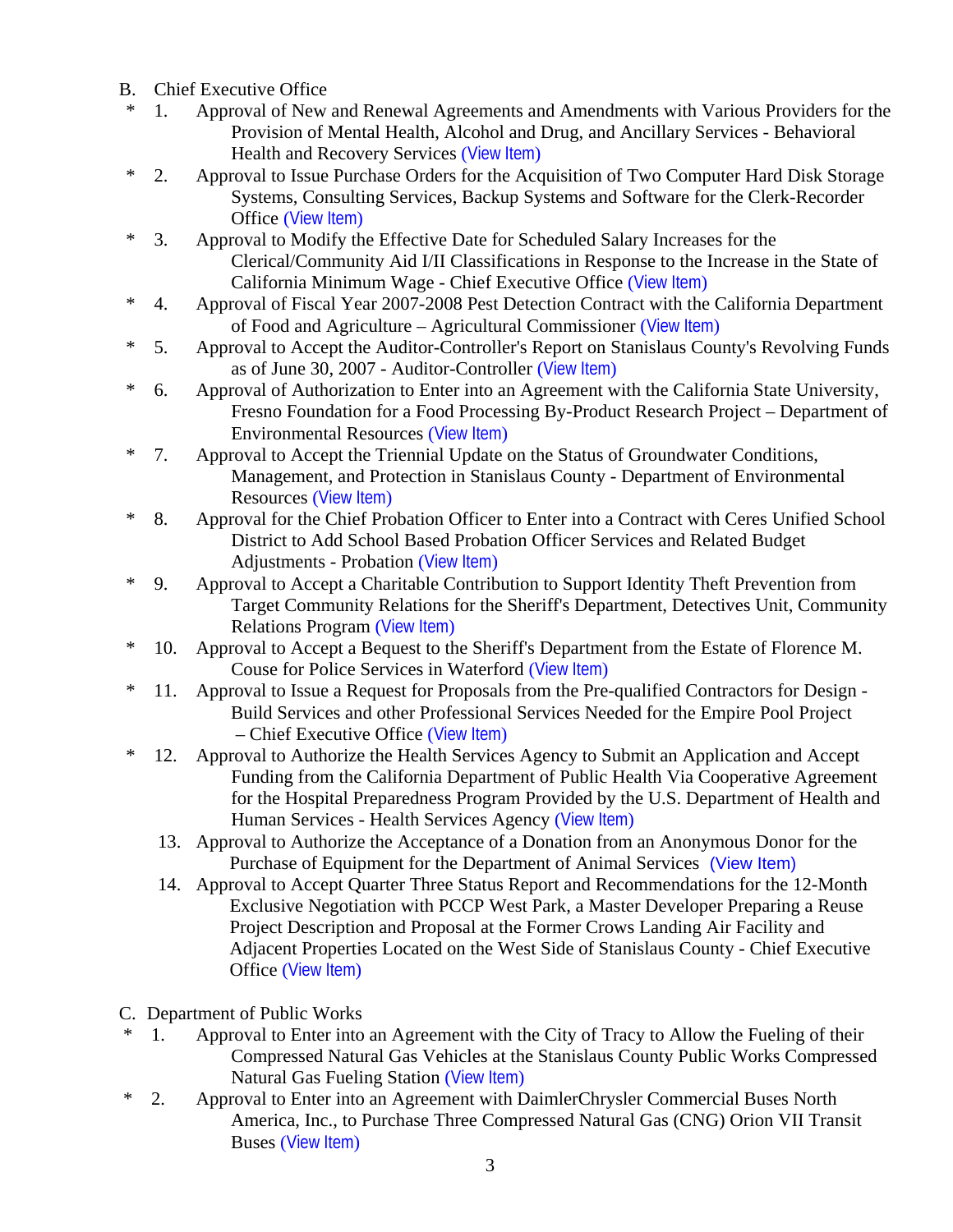- \* 3. Approval to Establish a Project Budget and Adopt a Consulting Contract for Design Services to Associated Engineering Group, Inc., and Award a Consulting Contract for Right-of-Way Services to Overland Pacific & Cutler, Inc., for the McHenry Avenue Widening Project, Phase I from Ladd Road to Hogue Road Located in the Del Rio Area ([View Item](http://www.stancounty.com/bos/agenda/2007/20071218/C03.pdf))
- \* 4. Approval to Adopt Plans and Specifications for the Albers Road at Milnes Road Intersection Project and Set the Bid Opening Date and Time for January 30, 2008, 2:00 p.m. ([View Item](http://www.stancounty.com/bos/agenda/2007/20071218/C04.pdf))
- \* 5. Approval of Purchase Agreement to Acquire Road Right-of-Way for the Geer Road at Whitmore Avenue Intersection Project, Parcel Owner Grace B. Rexin Trusts, APN: 018- 026-006 ([View Item](http://www.stancounty.com/bos/agenda/2007/20071218/C05.pdf))
- \* 6. Approval to Adopt a Resolution Ordering the Formation of the Salida Boulevard Landscape and Lighting District ([View Item](http://www.stancounty.com/bos/agenda/2007/20071218/C06.pdf))
- D. Department of Planning and Community Development
- \* 1. Approval to Set a Public Hearing on January 8, 2008 at 9:20 a.m. to Consider Rezone Application #2007-01, Santa Fe Crossing ([View Item](http://www.stancounty.com/bos/agenda/2007/20071218/D01.pdf))
- E. County Counsel
- VI. Scheduled Matters
	- 6:40 p.m. Public Hearing to Consider General Plan Amendment No. 2006-07 and Rezone Application No. 2006-11, Belaski Repair Shop, a Request to Rezone and Amend the General Plan on a 1.54-Acre Parcel from A-2-40 (General Agriculture) to Planned Development to Authorize and Legalize an Existing Non-Permitted, Vehicle Repair Shop. The Request Involves Approval of a Conversion of an Existing 2,400 Square Foot Agricultural Shop/Building for the Purposes of Conducting Full-Service Vehicle Repair. The Project is Located at 2306 Gondring Road, East of Central Avenue, in the Ceres Area, APN: 041-014-028 ([View Item](http://www.stancounty.com/bos/agenda/2007/20071218/PH640.pdf))
	- 6:45 p.m. Public Hearing to Consider General Plan Amendment No. 2007-01 and the Introduction, Waiving of the Reading, and Adoption of Ordinance Amendment Application No. 2007- 02 - Agricultural Element Update of the Stanislaus County General Plan; and, Stanislaus County Williamson Act Uniform Rules Update ([View Item](http://www.stancounty.com/bos/agenda/2007/20071218/PH645.pdf))
- VII. Correspondence
	- 1. This Board has received a letter from the City of Lake Forest thanking the Stanislaus County Fire Department for their tireless efforts in fighting the Santiago Fire and for protecting their city. ([View Item](http://www.stancounty.com/bos/agenda/2007/20071218/Corr01.pdf)) (Recommendation: Refer to the Chief Executive Office-Office of Emergency Services.)
	- 2. This Board has received a letter from the California Infrastructure and Economic Development Bank requesting public comment on the proposed amendments to the Criteria, Priorities and Guidelines for the Infrastructure State Revolving Fund (ISRF) Program. ([View Item](http://www.stancounty.com/bos/agenda/2007/20071218/Corr02.pdf)) (Recommendation: Refer to the Chief Executive Office-Economic Development.)
	- 3. This Board has received a letter from The Hershey Company regarding their plans to permanently close their Oakdale facility located at 1400 S. Yosemite Ave. in Oakdale, CA, with the final group of employees scheduled to be laid off on or about February 15, 2008 in connection with the